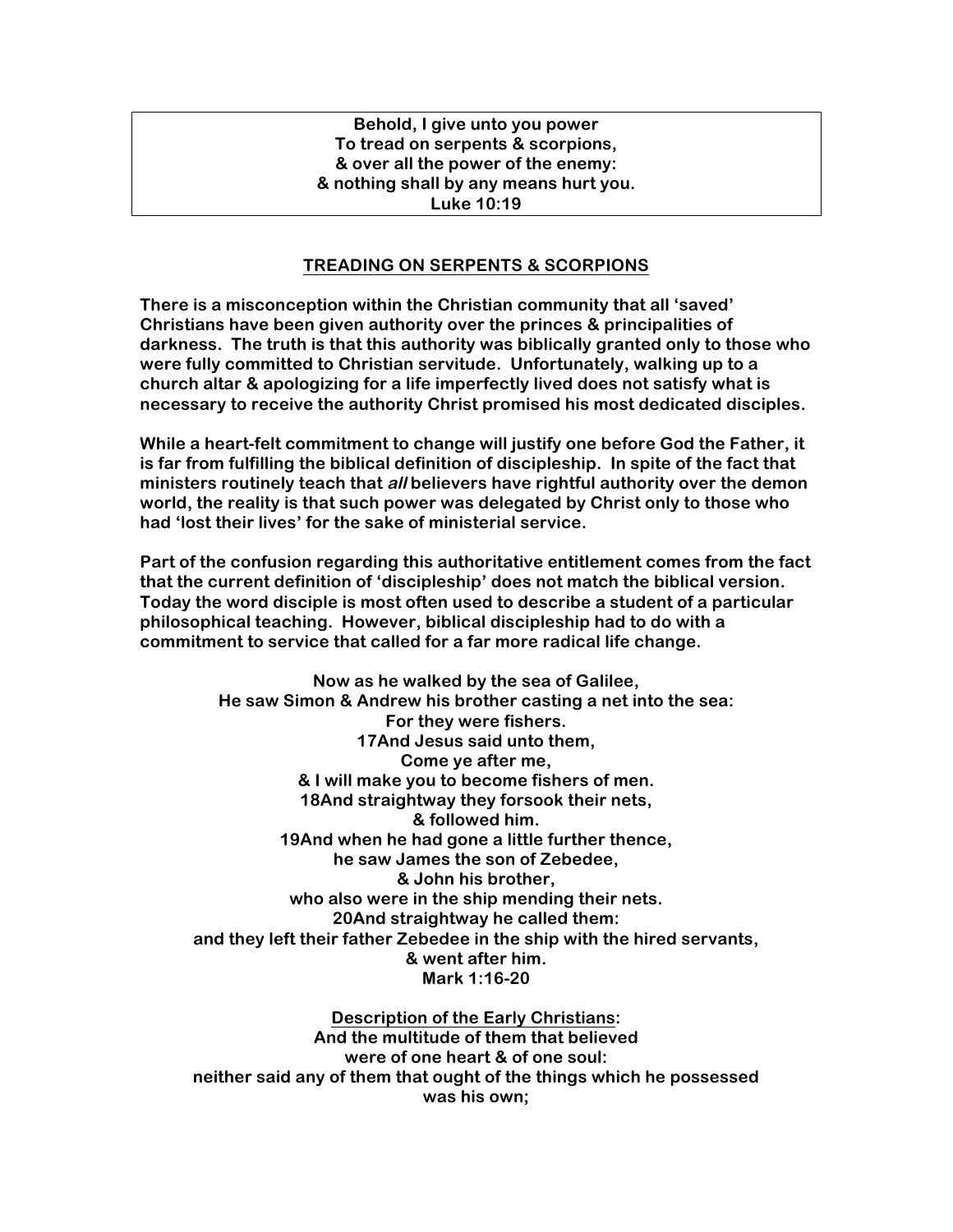**but they had all things common. 34Neither was there any among them that lacked: for as many as were possessors of lands or houses sold them, & brought the prices of the things that were sold, 35And laid them down at the apostles' feet: & distribution was made unto every man according as he had need. Acts 4:32,34-36**

**An even more important factor determining why these biblical servants received their special authority was the fact that they were wholly devoted to teaching a doctrinally accurate gospel. Unfortunately, many Targeted believers have busily dedicated themselves to the dissemination of various flawed doctrines. For them the issue always seems to revolve around their impression of the man or woman that taught them their brand of Christianity as opposed to the soundness of the teaching. Instead of rigorously & independently studying & searching for the truth of Christ's mission they have allocated much of their time, money & service in the support of their mentor's defective doctrine. You must understand that regardless of whether such a leader is intentionally maniacal or himself deluded he/she is, in either case, destined to be extremely dangerous to the ultimate survival of those that follow.** 

**Without choice we have each entered a scenario of strategic complexity that requires stolid respect for doctrinal exactitude. In this truth-lie testing stage there is a real for everything counterfeit & a counterfeit for everything real. The great danger in embracing an approximative doctrine is that, like Eve, one can become unwittingly contracted into spiritual marriage with an underworld master. This was Paul's grave warning:**

**….for I have espoused you to one husband, that I may present you as a chaste virgin to Christ. 3But I fear, lest by any means, as the serpent beguiled Eve through his subtilty, so your minds whould be corrupted from the simplicity that is in Christ. 4For he that cometh preacheth another Jesus, whom we have not preached, or if ye receive another spirit, which ye have not received, or another gospel, which ye have not accepted, ye might well bear with him. 2Corinthians 11:2-4**

**Christ stipulated that he would send his spirit to those who kept his commandments. Are you attending a commandment-keeping, truth-speaking church? Please understand, the authentic Holy Spirit of Christ will not lead you into an institution that habitually disrespects right doctrine. It is, after all, the Spirit of Truth:**